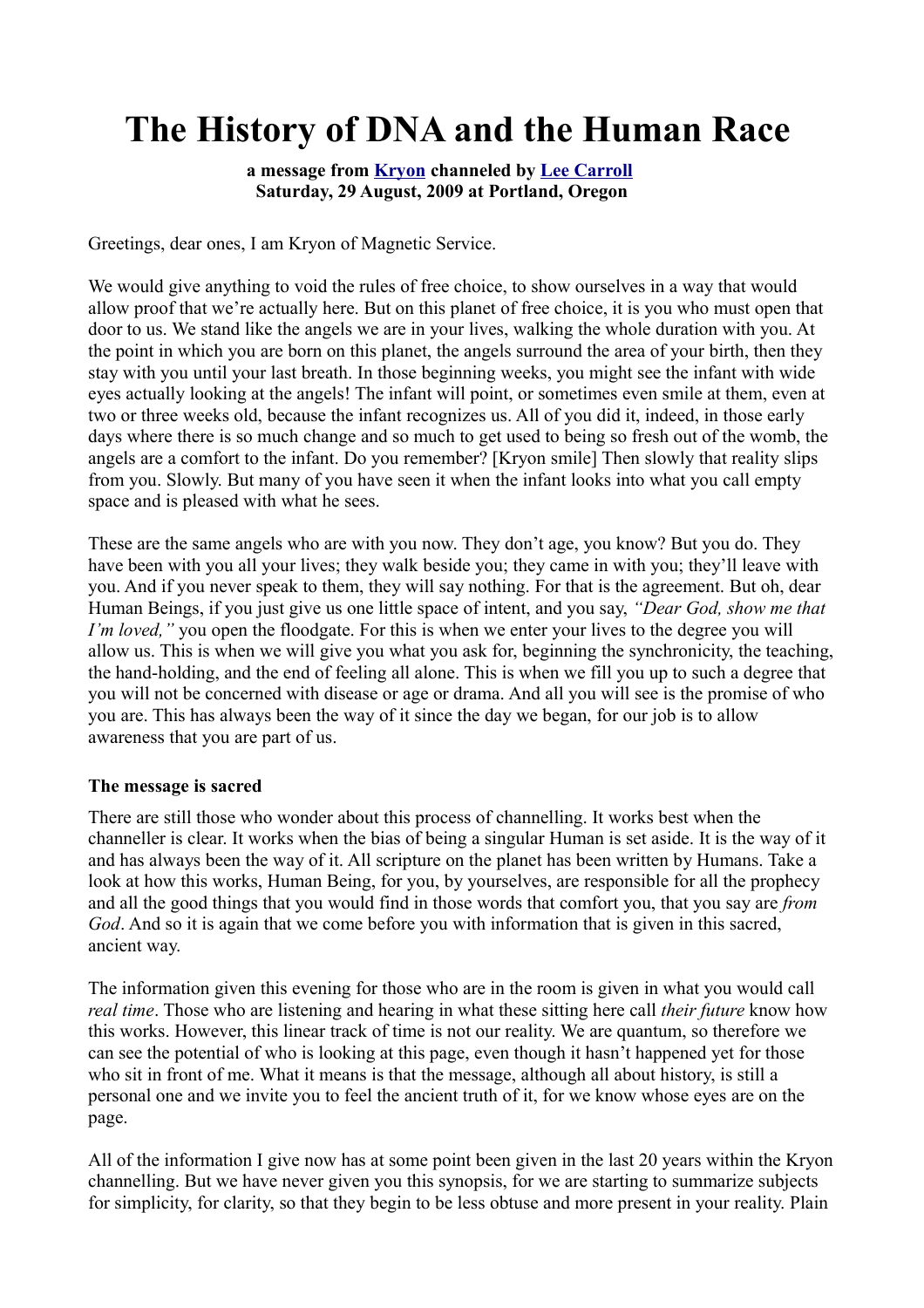speaking and plain words are what clear channelling is able to bring you.

## **The information of today's teaching**

This is the gift to us, that you would sit and let us wash your feet. And while my partner gives you information, the *third language* will be present in all the hearts here. Some of those who are listening and reading in your future will be touched as well. For we know who you are as your ears hear these words, for we see you there. We see your faces and we see the light that you have as well. It is no accident that with free choice you are willing to have this communication enter your lives this day.

Let the information given today be passed to many. This information we give now is about the lineage of DNA... from the start of DNA to the present. We will speak of the way it occurred on the planet, the way it works, the way it changed, and the things that you need to know around it in this new energy to get you to the place where you can begin to use it as it was designed.

In this teaching, we must start where my partner started even today in his lecture series. For much of what he taught in these last hours is going to be covered here. However, for those who are just joining us through transcription, we will start at the beginning… such is the way you live in a linear world. We start with history of DNA and humanity.

# **What's all this about DNA?**

The question has been asked, *"Kryon, why is it you speak so much of DNA? It is a biological attribute of the Human body. It is the blueprint for the Human genome. It writes the chemistry for all of the genes, over 30,000 of them. But why would you speak of this? You don't speak of molecular substances or chemistry, so why would you speak of DNA? Instead, speak to us about spiritual things."*

The above criticism has been spoken by many. They have a strong spiritual quest, but their disappointment is seen and they don't understand why we speak of DNA, seemingly a physical attribute of the Human. So let me finally explain, dear ones, if you are one of those, that it is time to reveal your DNA for what it is.

DNA is the core element of who you are, both physically and spiritually. If you had to choose a place where the Higher-Self dwells, it's in your DNA. The Akashic Record, that blueprint of everything you ever were, is in the DNA. All of the lifetimes, all of your spiritual growth, all of your talents over eons of your lives, is there. The karma that you came in with and that many of you have dismissed is there. The record of that enlightened action is there.

Your Human spiritual history is there, written in the quantum parts. Some of you understand this to the degree that you *know* you were Lemurian. If you feel this way, you know the incredible profundity of what's inside you. That is the reason we speak of these things. It's very hard for a Human to believe this, for it means that much of what you have felt was "outside of yourself" is actually inside. But this follows the teaching of the masters, and of Kryon, that you are a piece of the creator, and the processes of mastery are within you.

## **The science of DNA**

It has only been in the last few years that science has given you the proof of what we are going to speak of now. We have alluded to this in the past and now we'll just say it straight out so that there is no mystery about what science is puzzling over: Your DNA is over three billion chemicals strong. Each molecule of DNA, which is a loop, has over three billions chemicals within it. It is a molecule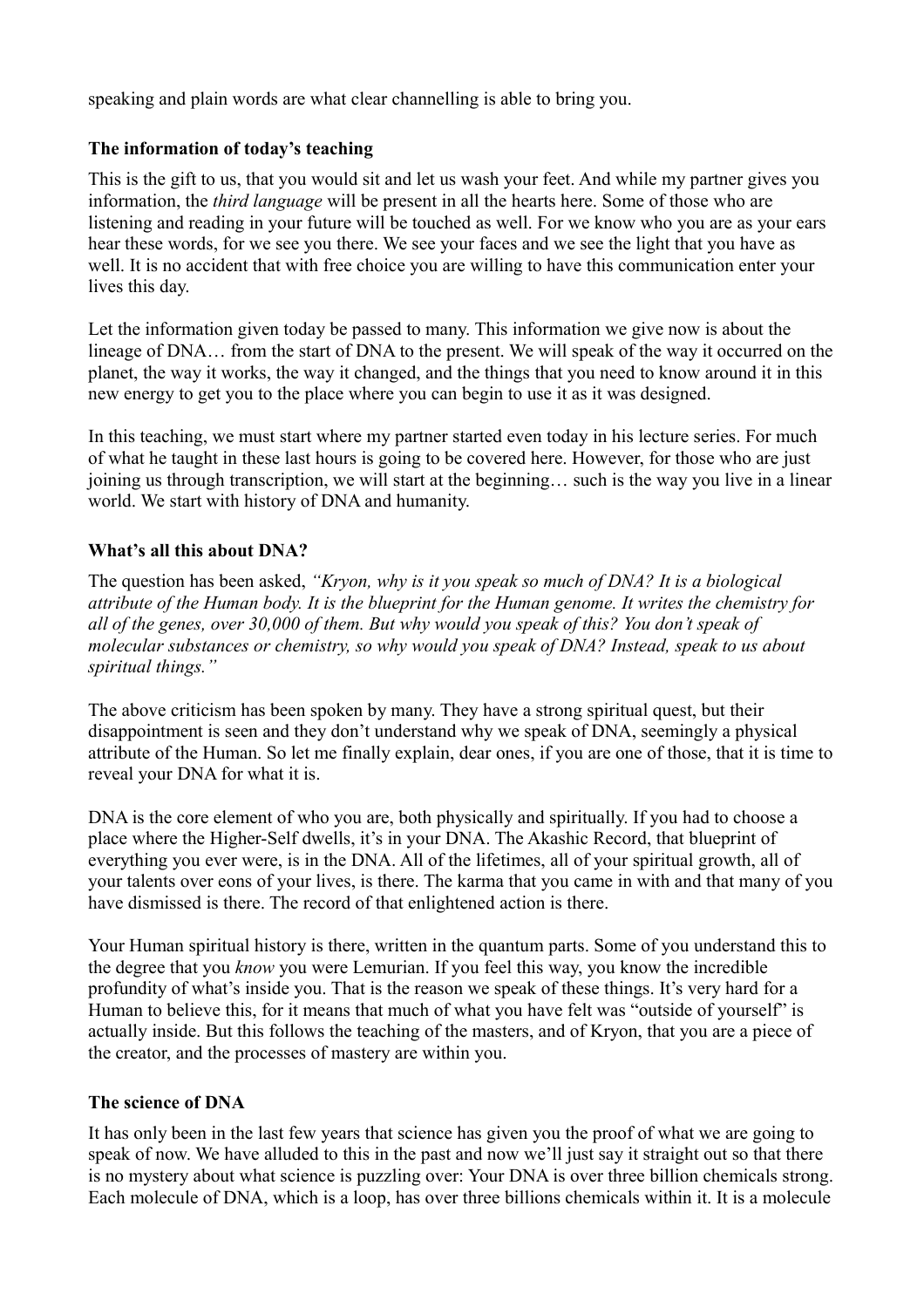so small that you need an electron microscope to see it.

The Human Genome Project, a scientific endeavor, has revealed a mystery: Only 3% of the DNA chemistry does anything! We speak of the protein-encoded portion of the DNA parts. It alone produces over 30,000 Human genes. These genes are the blueprint of life that you were looking for. But only 3% of DNA is the entire gene-producing scenario. Three percent does it all, everything the project was looking for. Over 90% of the chemistry of observed DNA, therefore, is a mystery, for it seems to have no function that is obvious. There is no observable system, symmetry, or biological purpose seen within the 90% of the chemistry. It has no chemical codes as the protein-encoded parts do. It seems random in nature, and some have even called it "junk DNA."

Some biologists are convinced that this part of DNA is left over chemistry from the evolutionary process and is no longer used by the Human Being. There is no code, and it seems to do nothing. Therefore, the tendency is to ignore it. It's useless.

A group of ancients makes an astounding discovery: Left on the beach by a time traveler is an amazing wireless stereo system. The small, efficient speakers are pumping out the most amazing rhythms, and the men are mesmerized by it all. They don't dare touch it, but they sit and enjoy the music, not understanding how it is being produced or anything about the gleaming equipment before them.

After many days, they begin to look deeper into the seeming magic of it all. They are curious, for curiosity is the main trait of the Human Being. They begin to analyze it. They look it over, again, not daring to touch it, and the elders finally announce to all that they have figured it out.

They see the CD player, the main amplifiers, and the processors that are sitting with the speakers... lots of equipment. The speakers, however, are where the audio is coming from, and so it is the speakers that are seemingly doing all the work.

The tribe comes together and they announce their findings: Advanced space creatures have landed and left some of their equipment. The wise men of the tribe can't figure out what everything does, but two small items are responsible for the wonderful music they are hearing. The rest of the equipment is a mystery, and must simply be space junk that isn't related to the music.

-----------

-----------

Evolution and what you call Mother Nature (Gaia) work together and are very efficient when it comes to Human biology and to life in general. Whether it's the appearance of photosynthesis at just the right time on the planet, or the way the Human genome has evolved, the system throws away things that are not needed. The 90% of DNA that is not understood is not junk. Hardly! Instead it is the processor and the instructions driving the part that is understood. It is processing the music that is being played by the 3%.

The parable speaks for itself. What is not understood as "part of the whole" is discarded due to ignorance. Hidden within this example is even more than you think. It's not just the incredible technology to play the music that is not seen. What about the creation and composition of the music? What about those who recorded it, and the incredible resources that went into even getting it to the CD player? What about the history of music itself, and the evolvement of rhythms over the centuries? There is a giant, intellectual secret hiding in the sand before them and they only see the speakers, since that is the only thing "making noise."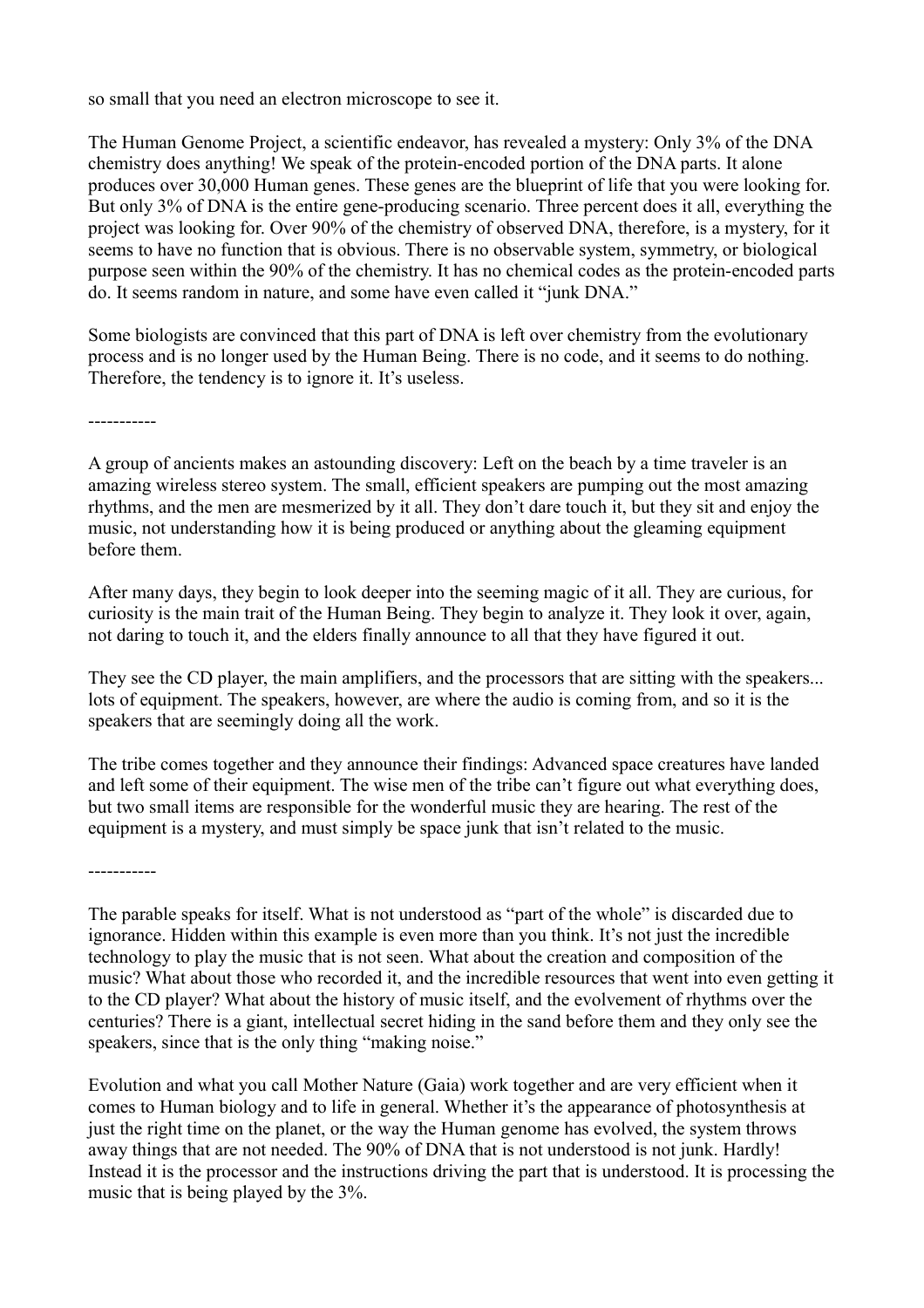I will tell you what it is specifically, and in the revelation yet again I want you to ponder what it could mean to you personally. Ninety percent of your DNA is literally the quantum blueprint of your divinity. It is the blueprint of your Akash. It is the record of all lifetimes, all things accomplished, all growth, all epiphany, and all failure. For those of you who called yourselves Lemurians, it represents a vast amount of experience on the planet, all the way from the beginning, which we are going to speak of.

Things in a quantum state are not logical in 3D. Quantum physics makes very little sense to the linear thinker, and you are linear. Therefore, the "bias" you carry is this very fact: That your reality is based in only a few of the dimensions that the Universe enjoys. Until the "rest of the picture" reveals itself, most likely due to your scientific quests, you will only see the limited reality you sit within. Things outside of 3D will remain a mystery, seemingly to be random and chaotic instead of logical and systematic. Your DNA carries with it your spiritual blueprint, and all the instructions for who you are. All of that is in the 90%, which is quantum.

Therefore, the discussion of DNA is the discussion of your creation, your Akashic record, and your spiritual lineage. This is why we are concentrating on it.

## **Human consciousness… 3D?**

It's time to connect these things and think about the bigger picture: Within that 90% of quantum DNA is Human consciousness. The consciousness of humanity is not measureable with codes and genes. It is outside the purview of chemistry and continues to be something that science sees as a mysterious result of how biology comes together… again, there is no understanding of what creates the "whole Human." Within Human consciousness there is your ability to talk to DNA, to control it, to work with it, and to become part of it. This is what we have taught from the beginning. Therefore, one of the largest secrets of your own reality is your ability to be in charge of your own body and its basic functions.

Now, according to new science, even some of the processes of the planet itself are seen to be affected by Human thought. Are you starting to get the picture? The 90% of your DNA may actually be part of something larger than your own personal biology.

One of the first things we ever told you is that consciousness moves the earth. Consciousness is what is responsible for the vibration of the planet, and you have always been able to change what you have thought was something unrelated to you… the reality of what happens on your planet. When you begin to understand this truth, you will absolutely understand that Gaia responds to YOU!

So, these are the workings of it, spoken in a clear fashion. It's only because of the development of the Human genome and the revelation of the 90%, which seems to do nothing, that allows us to speak of what it really does. It's going to make sense to science at some point in time. The hint: When they take a look at that 90% and they begin to study it as non-coded engrams, they will begin to see that the largest part of DNA is really signal modifiers to the 3%, which is the engine that drives the biology of the Human body.

#### **The puzzle of the Human body's weakness**

One month ago we spoke of this issue: Here you are at the top of the DNA evolutionary ladder on planet Earth, and you have a system that is weak… far weaker than you would expect it to be. This is a review.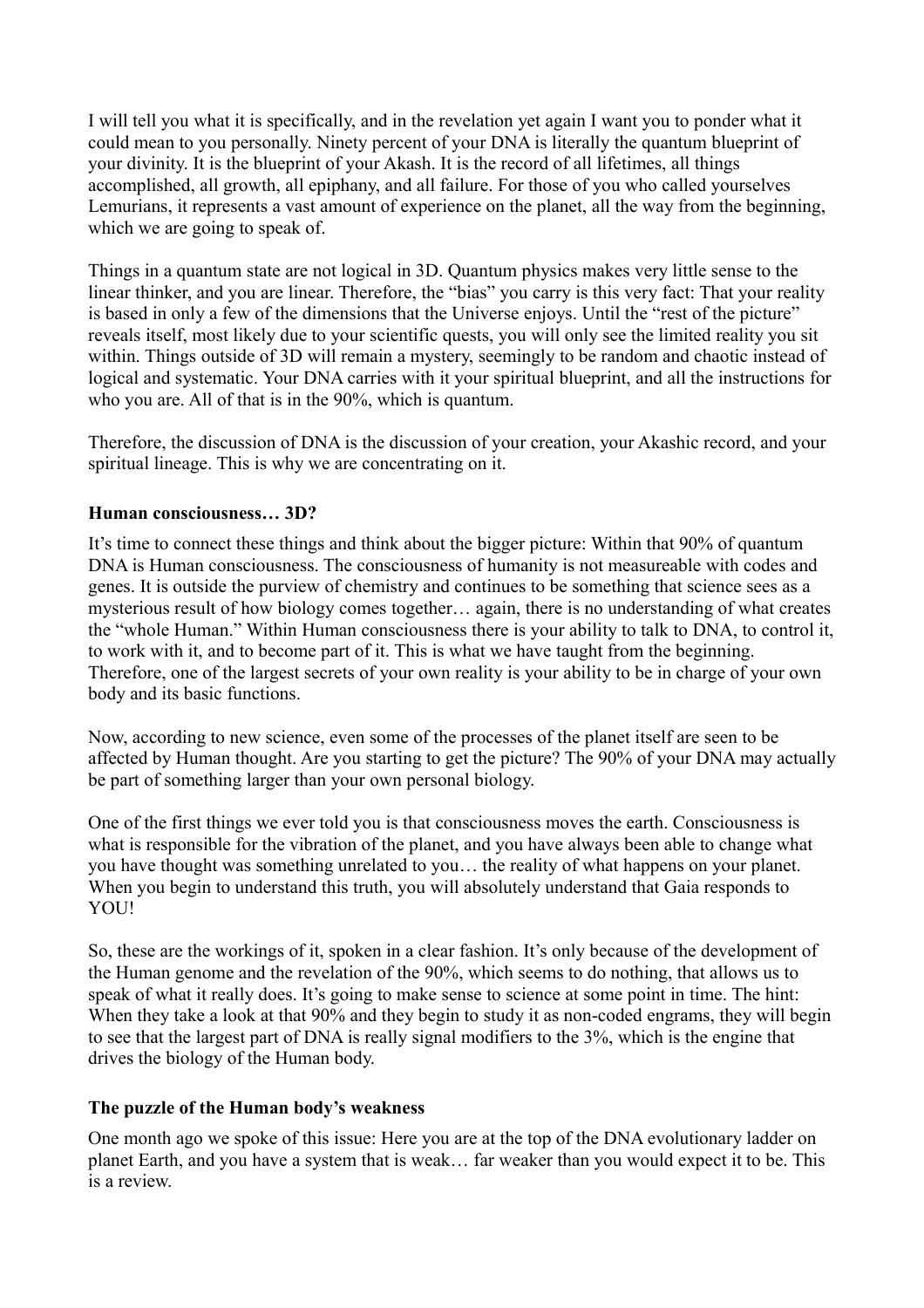Your cellular structure does not represent what was given to you originally. Rather than evolving, the quantum portion of your DNA has devolved in response to Human consciousness (the driver of your reality). The fact is that your immune system doesn't work very well! Many major diseases and viruses on the planet go right around it. Did you notice? You can't even stop a common cold.

There's a problem here, you might say, and there is! For the 90% of your DNA that's supposed to be quantum is only 30% efficient. We gave you that information some time ago, but for this lesson, I give you it again so that the logic of this teaching is succinct.

Briefly, I'll say this: How does it make you feel to know that you could have cancer in your system and your body will never tell you? You've got to go to a medical expert and have a technical test to find out what your body is doing! What kind of a system is that? The self-diagnostics that have been built into the Human Being simply don't work well. Cancer is the result of an incompatibility of the Human body to cope with modern food. The result creates signals that are not congruent with how the body is supposed to work… balanced division of cells in a manner that is balanced with the chemistry of what it takes in as food. Instead, the body produces abnormal growth… tumors that eventually devour the entire organism.

Cancer is not a virus, and it isn't contagious. Instead, it's an imbalance… an allergy to modern society. The body's immune system isn't really involved at all, for cancer appears to all the body's defenses as normal cells doing what they always do. They are not, for they are specifically cancerous, but they have "learned" to hide within cellular structure. A quantum consciousness creates a system of "knowing" that alerts the body to imbalance. The result is that you would know right away that there was a problem, but you don't since the system isn't working as designed.

Another attribute of quantum DNA behaving as it should is the creation of a much, much longer Human life span. The body doesn't want to age! It wants to live! This is basic survival, so it is able, through an intuitive process, to create an intelligent scenario regarding the division of cells. Without this quantum enhancement, the body's cellular clock simply counts days and goes with the cycle of the moon. It doesn't know any better. It's not working as designed.

Some of the ancients, indeed, lived lifetimes two and three times as long as yours. It depended on where they were and how much of the quantumness they had lost. Know this: The eventual successful life extension processes being developed on this planet will all have one thing in common… the increased signals to the DNA to return to a more quantum state. You call it "activating the DNA."

A quantum consciousness is one that is "one with everything" and would absolutely know if cells were running wild and inappropriate growth was threatening health. But your immune system won't alert you. Something is broken, but you have grown up in this reality, so the logic of what I'm saying escapes you. If you spend enough time hanging upside down, soon your body will object to walking or the whole idea of it. Eventually, everyone simply hangs upside down and starves, having forgotten how to walk. Walking is something that only the masters could do, or so the thought develops. Therefore, nobody walks. This is simply the way Human reality develops over time, and this is what we are challenging daily in this new energy.

When nerves are severed in your spinal cord, there's a chemistry that races to that area and keeps them from growing back together. Did you know that? The process itself is known by science and even has a name! It's just the opposite of what you want, and seems contrary to the logic of how a body should work. Something is broken.

Starfish can grow back an arm, and you can't. How does that feel, being at the top of the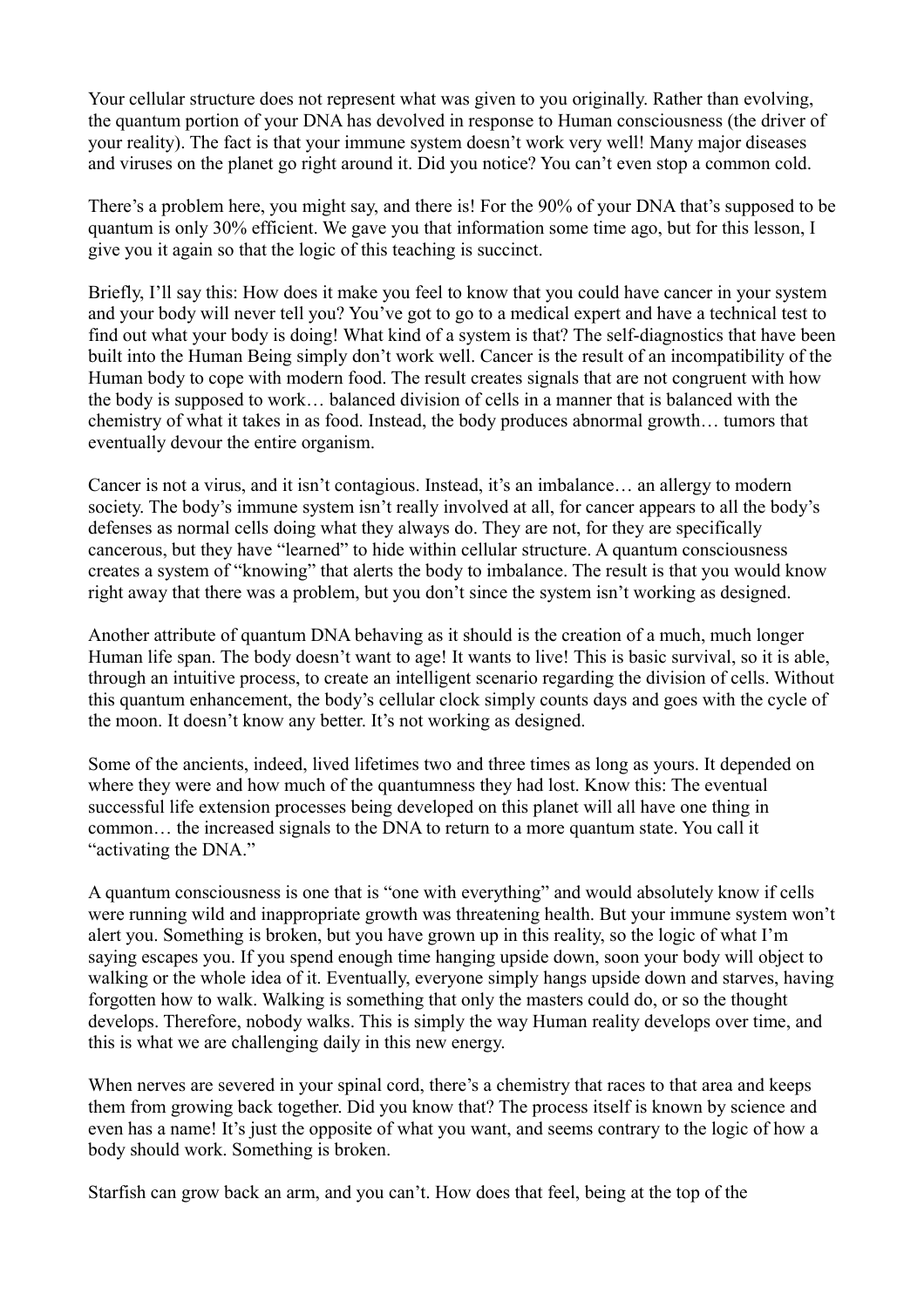evolutionary ladder? All of this because the "blueprint" that creates the genes is not functioning as designed.

But it used to…

Let me take you back to the beginning.

## **The creation of your quantumness… the creator in you**

Here it is, laid out so that anyone can see it and hear it and all of the attributes of it you need to hear, in plain language. One hundred thousand years ago, there were up to 17 kinds of Human Beings in development. Just like the variety of nature would call for regarding some of the other animals and mammals, there was the built-in variety that Gaia provides for in the survival of a species. Just as there are dozens of kinds of monkeys, and a tremendous variety in so many other animals on the planet, a variety of humans was also in progress. But if you noticed, there is only *one* kind of Human today. Oh, there are different colors and a variety of facial attributes, but only one kind. There is not the typical kind of differences you find in nature. You don't have the kinds with tails, and the ones without. You don't have the super small, hairy ones in one continent next to the super tall, spotted ones in another. Something happened.

Go back with me 100,000 years and you'll see that documented by science who discovered this anomaly within the last decade. They are seeing the same thing. Counterintuitive to all biological evolutionary forces, something happened to create only one kind of Human Being, and it happened about 100,000 years ago.

Now be prepared, for some of you hearing and reading this are not going to like it. This was the lecture of today by my partner, and I'm going to give it to you again for those whose eyes are on the page, or ears are listening to this transcription. Listen: A beautiful thing happened… beautiful! Something happened by design, and you were waiting for it with me, when you were creating the planet, dear ones. When you were with me watching it cool down, you knew this would happen. A divine plan was in progress.

In your own galaxy, called The Milky Way, you have a cluster of stars called the Seven Sisters. It represents seven stars, one of whom has a planetary arrangement around it. You have called this arrangement and those coming from this solar system the Pleiadians. These are the ones who visited Earth 100,000 years ago, and it didn't take them very long to get here.

This Humanoid race is semi-quantum, just like you. That is to say that within their consciousness there is a meld of 3D and quantum. There is no time; there is no space; there is no distance. They willed themselves here and they appeared. It is an advanced race that is spiritual, and it is spiritually *graduate* in nature. This isn't going to make sense to you, since it's out of the spiritual system you think is real. So let's just say that their spirituality is mature, beautiful, and totally appropriate. They arrived on schedule, by design, and on purpose.

They came to plant the seeds of quantum, divine DNA within one of the types of Human Being of the 17 types in development on Earth. They stayed for as long as it took. You should know that this took over 100,000 years, and they stayed. Slowly, all of the other kinds of Human Beings dropped away, and only one was left… the kind with the seeds of the creator. The kind that exists today.

This is the original and divine creation story given to you on purpose in a beautiful way by Spirit. It was an anointed time and I would like to tell you, souls who are here, that long before Lemuria, when you looked upon this potential scenario, you knew it was good. Intuitively, you feel it and know it, for you are firmly related to those in another star system who gave you this great gift.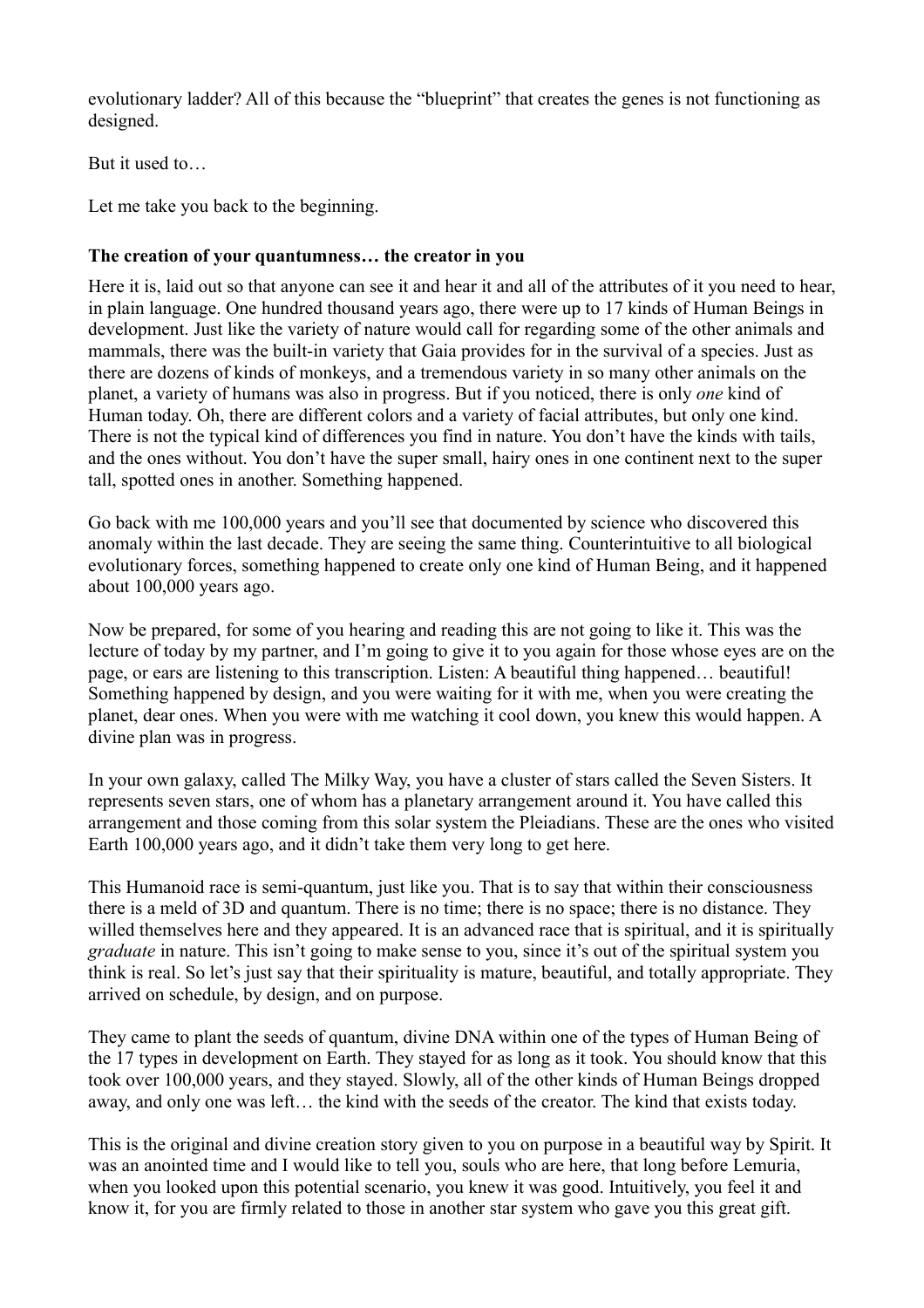The Pleiadian brothers and sisters look like you. They do not have lizard skins; they do not have strange arms and legs, funny eyes or large heads. They have no agenda and are not controlling Human thought. They're a bit taller, but they look like you! There'll come a day, when it's proper and correct and appropriate, when they will show themselves. It won't be in your lifetime, for they are waiting for a specific vibration on the planet for that. But when arrive to greet you, they're going to get out of their crafts and look just like you! Then you will know that what I say here is accurate and true for they are watching as I give this message, and are smiling with the appropriateness of delivering it to those who need to hear it this way.

Listen to me: There is no conspiracy here. No one did anything to Earth or to humanity that you didn't plan. There is no control issue here and nothing is hiding. By design and on purpose Spirit allowed them, by invitation, to come and give you this gift. The only planet of free choice moved from the Pleiadians system to this solar system and literally to the earth. Biological beings slowly gained their quantum DNA and spiritually was born. Nothing happens fast with God, did you notice? God is slow and the earth is patient. But Humans have trouble with the "slow" concept. They want spiritual things to happen quickly, and the mythology shows this.

It's controversial, this information, and those listening and reading now don't have to believe it. This information is not critical to having your light shine on Earth. If it does not ring true to your soul, then pass it by. But understand that somehow there is God in you. Perhaps it isn't necessary for you to know how, but feel the creator at work in your DNA.

The controversy will rage, and it should not be forced on anyone. It is not evangelical, and it is only for you to see it as a part of the big picture. But this is where your seed biology came from and I have just given you truth.

Oddly enough, there will still be those who wish to go with the mythology that God came to the earth quickly and within a few days presented the entire spiritual system to the planet. They really don't want to think that the eye-rolling story of space aliens coming to Earth has anything to do with God, or the spiritual nature of a Human Being. It's ridiculous to them! As my partner says, *"They like their talking snake story."* Then that is what they should have, for hidden history should not be something that keeps a Human from his faith or takes away his belief.

## **Lemuria**

Slowly, the first civilization on the planet was born and it was called Lemuria. Know this: It was not an advanced civilization in the way you think about "advanced." But they had something you should know about. Their quantum DNA was at 90%, not 30% as yours is today. All the quantumness of their DNA was activated, for that is what the Pleiadians passed on to them. Lemuria was the oldest civilization on the planet, the one that was the most long lasting, which never saw war.

It was eventually broken up only because the oceans and seas rose. As I have described to you before, they became a sea-faring people and scattered to the many parts of the earth. Ironically, some made it to far away continents and science sees them as actually starting there, instead of traveling from somewhere else.

Lemurians were the original Human society on the planet, and they were located where the Pleiadians originally landed, on the top of the highest mountain on Earth, as measured from the bottom to its top… currently the largest island of Hawaii, where the Lemurian "canoes" are buried. Hawaiian elders will tell you today that this is the lineage of Hawaii, that the Pleiadians came there, for it is what they teach as how humanity began.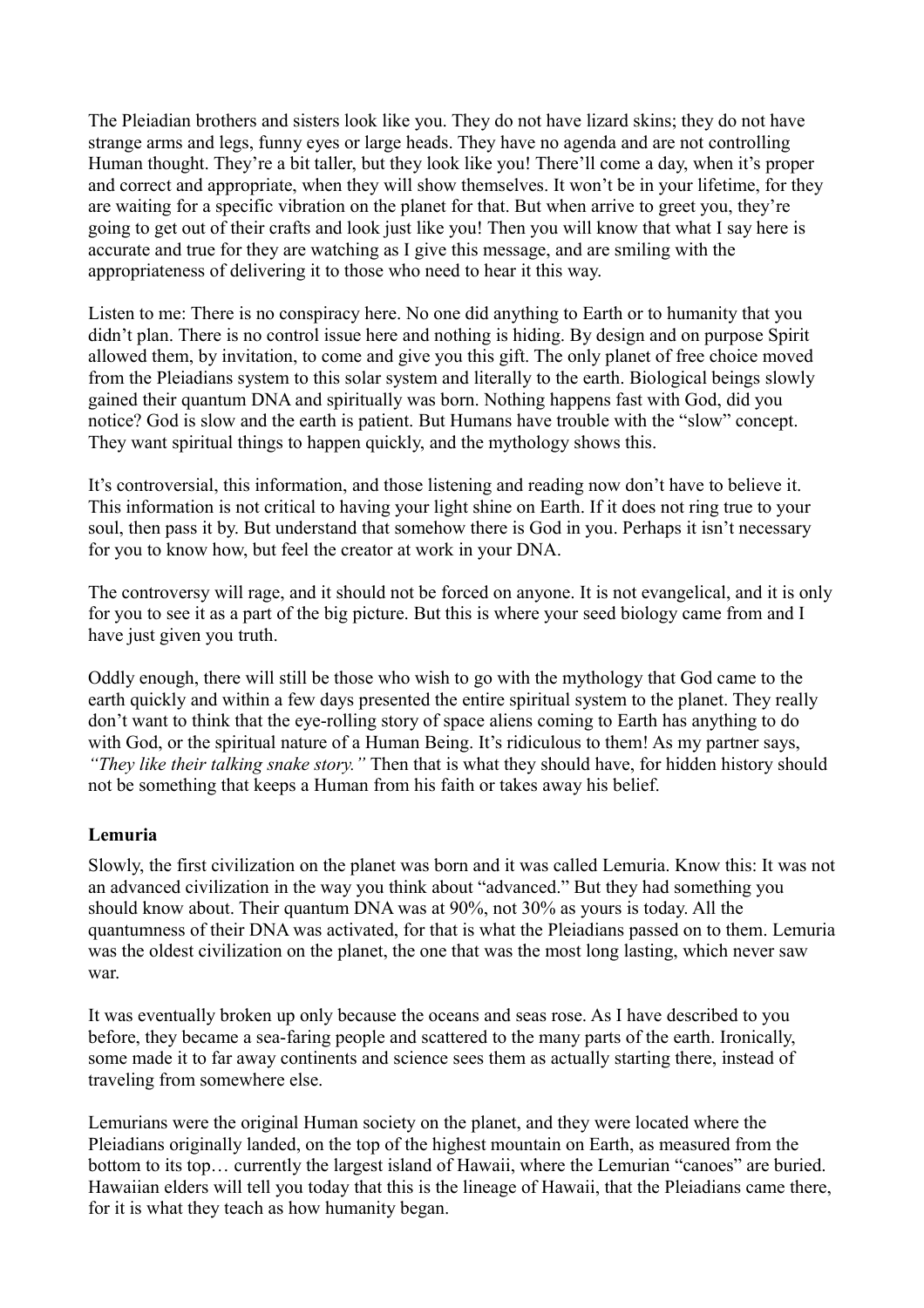Lemurians had a quantum understanding of life, and they knew in their DNA all about the solar system. A quantum DNA, working at 90%, creates a consciousness that is *one with the universe*. One of the most ancient of your spiritual beliefs on the planet asks you to be one with everything. It's not an accident. I'll get to that in a moment.

The remnants of Lemuria are gone, covered by water a long time ago. You're not going to have proof of this, for nature has buried is completely and it is now only available to be felt in those places that were Lemuria but never covered by water. And if any of you should happen to go there with pure intent, the ancestors will come to you and will say, "Welcome home."

Here is some historical advice: Do not place so much attention on Atlantis. Atlantis was much, much later, and there were actually three of them, and much confusion around what was there, and what happened there. Which one do you want to talk about? Atlantis did not play near the role that those in metaphysics and esoteric teachings wish to assign upon it. Oh, it was important, but one of them is not ancient at all! It was so recent, off the Greek Isles, and was even reported within the history that you see today from the Greeks. Humans have a dramatic interest in civilizations that get destroyed quickly. It creates further mythology, creating ideas that Atlantis was one of the most advanced civilizations. It wasn't. Lemuria was, but in consciousness only.

Lemuria was not an advanced technical society, for it had no technical abilities at all. Yet they knew how to heal with magnetics. It was in their DNA, you see? It was intuitive information. Quantum DNA produces quality intuitive information. Being *one with the Universe*, they knew all about DNA. Doesn't everyone? [Kryon smile] They even knew the shape of it… all without a microscope. That's what quantum DNA does.

### **The ancients knew!**

Lemurians knew much due to the quantum DNA they carried, thanks to the Pleiadians. They knew all about the solar system, and about the galaxy in general. They looked at the stars and understood what was there. This created a seemingly advanced society, but without any technical advancement as you now have.

Long after the Lemurians were gone, thousands of years later, there is vast evidence that ancients still had this knowledge. Today's modern version of Human history doesn't give credibility to the 30,000 years of advanced humanity that were Lemurian. You barely even see Humans existing 10,000 years ago. That will change with new discovery and time.

However, what you do see is that as little as 4,000 to 5,000 years ago, the ancients still had knowledge of the stars… far more than you realize. Most of the ancient civilizations of Earth knew about the Galactic Alignment that is coming in the "era of 2012." We have told you that this Galactic Alignment has already begun. You see it as 2012, and we see it as 1998. Do the math with modern computers and telescopes and you will see that 2012 is only a gross estimate from cultures without your technology. So with this in mind, you will find that you are sitting in the energy of the Galactic Alignment as we speak.

This alignment is a 26,000-year cycle that the ancients knew about it! How is this possible, you might ask? For when you rewind history to only a few hundred years ago, you find "modern science" having totally lost all this knowledge! The earth was flat, the sun went around the earth, and almost all the intuitive knowledge of how the body worked was totally gone.

The ancients had DNA that was working in a quantum way, as inherited from Lemuria, without telescopes or computers. They knew. They knew about the solar system, equinoxes, eclipses, and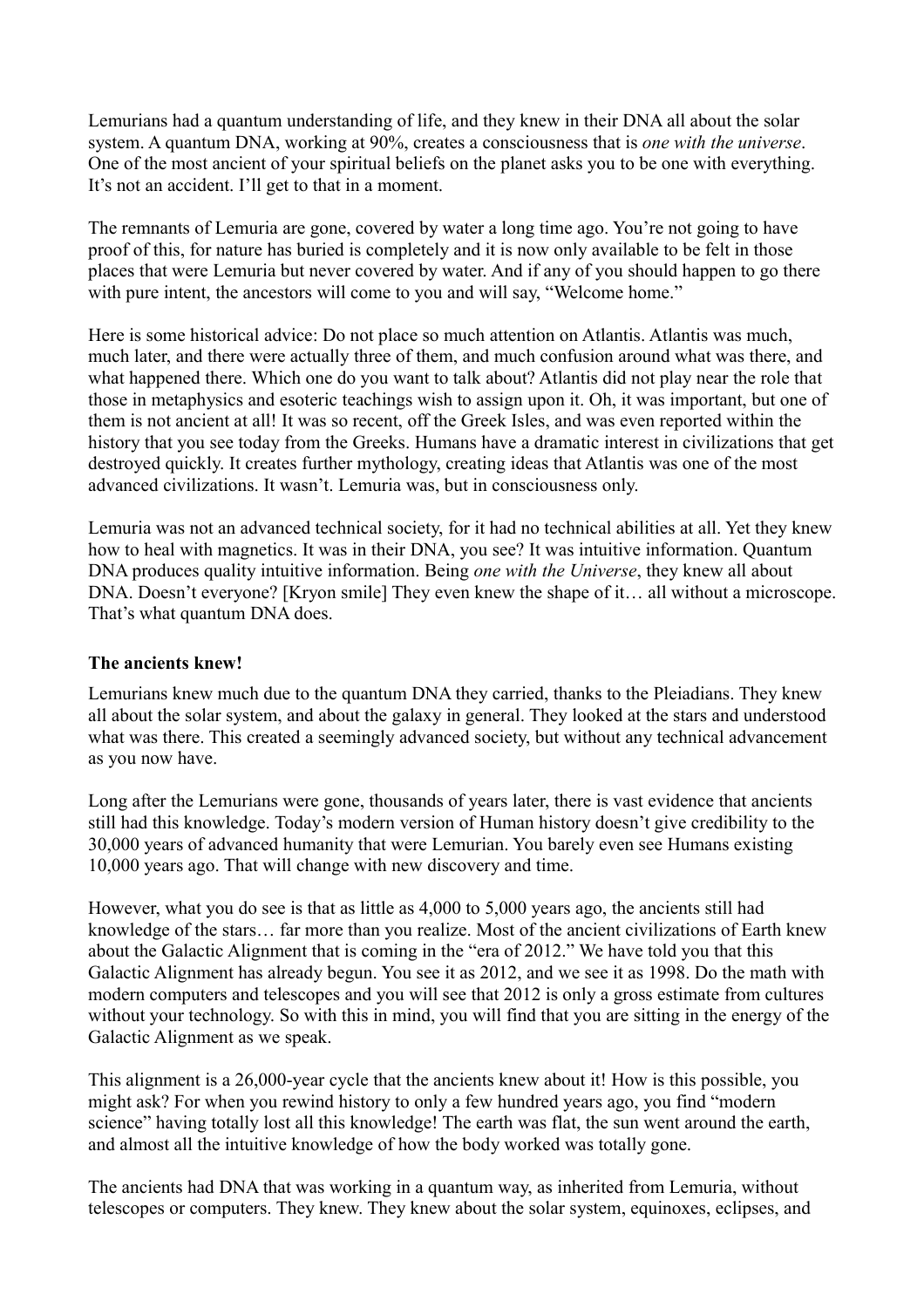planetary movement. They even knew you were in a larger group called the galaxy. So I ask you, what happened? We reveal the obvious, that you slid backwards in a very significant way, and only recently.

When we speak this way, there are always those who want to believe that some force other than humanity was responsible for "taking your knowledge away" and leaving you wounded. This is the Human Being denying that they control the vibration of Earth. Free choice is honored by Spirit, and the whole idea of you being here is to examine where this planet will go depending on what Humans do. The splitting of Lemuria and the fragmenting of Human society created many ways to lose what was a collective consciousness. As long as the societies had a quantum community, there was a confluence of understanding. When they split up, slowly, over time, the most intuitive knowledge accepted for centuries simply died. If you doubt that, then how do you explain that the ancients knew what only "modern astronomy" has given you in the last few years?

This is the process where the DNA that used to be at a 90% level was slowly reduced to 30%. Indeed, that's what you have today. You have literally started over. You lost the quantum intuitive knowledge, that intuition, the absolute understanding of where your seed came from, how the body works, and the Pleiadian experience was gone… lost.

Humans forgot basic astronomy, and they didn't even think the earth was a globe. All this wonderful intuition went away about the working of the Universe and the Human DNA. Now you have a shift at hand, and you are slowly pulling yourself up from where you are today. I'm going to tell you what is different today, and with it, we are almost complete.

## **The great shift**

The lineage and history of DNA started from a precious creation that was appropriate, with the integrity of the angelic realm, and anointed with a sacred purpose. Through free choice, it declined as Humans accepted a lower consciousness state. Mythology is filled with dramatic stories of the "fall of mankind," but there were no devils involved, only the process of free choice within humanity.

You sit in a shift. You sit in an age you call New Age, but it isn't new. Instead, it is a remembrance of the ancient knowledge, and the ways of Lemuria. It is, therefore, a return to a Lemurian state, and it's about time. This is what you call the new energy, and the shift is upon you that allows for gifts to begin a slow and purposeful enhancement of consciousness on this planet. But as we have discussed, it must start within your own DNA.

Oh, Human Being, listen to me: This is the crux of why you're here. It is what we teach in this day, that the DNA, that quantum sacred part of you, is laying there ready to be enhanced with your pure intent. All that Kryon brought in *magnetic service* to you was to service this planet in a way where the magnetics could shift and communicate to your DNA. This new communication is a result of the 1987 Harmonic Convergence and the combination of moving into a new Gaia energy that the Galactic Alignment is creating. It gives the potentials of a return to a state that you deserve… a Lemurian state of awareness, a state where war is not an option and health is intuitive. The Mayans spoke of it! This is the highest vibration that Gaia has ever seen, and you sit in the ramp-up of it all. This was their 2012 information, and it is not taught that way by many.

Bring Human consciousness to match that vibration and your DNA will start to increase in its efficiency. It will begin to be quantum again. You're going to start to see it in many ways and we've spoken of this as well. Look for the signs that Humans are evolving. This evolvement process is starting with what you have called the Indigo children. These children of new consciousness are very different, did you notice? It's all about how much of the quantum DNA they are using, in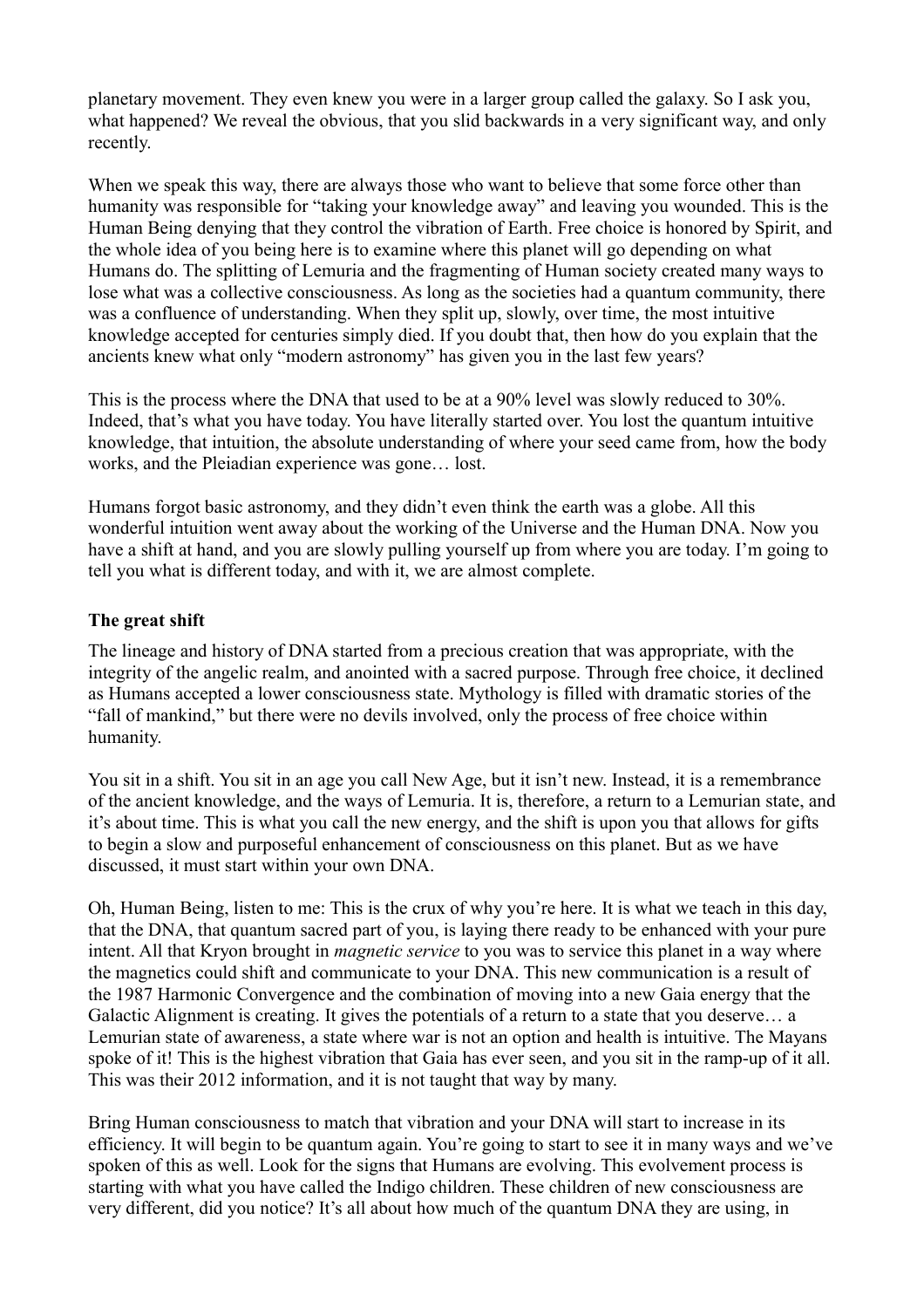contrast to how linear you are! The clash between the quantum and the linear has only just begun! If you think there are issues now with the new children, just wait until they have their children! Humans are changing.

Within this "New Age," you are potentially bringing back an original energy, slowly, that was designed for today. It is time for you to return to the quantum state, which is the spiritual state that the Pleiadians gave to you, and it starts now.

At the moment, you fight a battle on the earth between old and new energy and the new energy is winning. Make no mistake that the old energy will be with you for some time. It continues to create issues that you see as problems, but are actually a "quantum clean-up." As you clean up your economy, and you're not done, you will see the ways of a new paradigm of being, of structuring, but it's going to take some time. Do not fear what it will do, for it will emerge just like you knew it would emerge… one of the strongest on Earth, filled with integrity. It will potentially represent a new paradigm that makes sense for a new age. Count on that, and Indigo adults will help you to design it. New concepts will leap over existing thought, and bring a revolution in the way life can be on the planet.

All this is part of a Human evolvement in consciousness that you can see in your DNA. *"Kryon, is a scientist going to be able to put this under a microscope and see it?"* No. Regardless of what you have been told, they will not see a change in DNA. The current microscope is 3D. So I say to the scientists this: When you develop the *quantum lens*, you will see it, for you will actually see the chemistry in the 90% random areas. It will glow under the influence of the quantumness and you will know I'm right. Then it will *change colors* with the activations you are creating and you will be able to see and track it. But at the moment, you have no quantum lens. There is no device for measuring the quantumness of the Universe that exists on the planet, but you're getting close. And when you do, the first revelation can be seen within your own biology. Here is another hint. Continue to examine things in an entangled state, for this is the beginning of the true quantum state that you can alter with 3D technology.

These are the things we wish to bring you today, and these are the things of the teaching for the day. All through this, we've been hugging you. Why do we bring these things to you? Why do we care? Because as family, you are beginning to discover a great secret… that your core souls are related to the Universe, and that your Higher-Selves are angelic and forever. Humanity is beginning to come *full circle*. Very slowly, and through the next three lifetimes, you may actually create a new earth. These are the potentials we told you about 20 years ago.

You wouldn't have missed this, dear Human Being. You are reading this because of it. You are part of the solution to peace on Earth. I know you. There will be a certain percentage of those reading and listening who, in these next years, will come see me. There will be a transition that is not new to you. It is a life transition that is appropriate and beautiful. For an old soul, it's something you've done many times, so many you can't even count. And you will come back to the planet after that, and then you will come back yet again, because you're not going to miss this! You've spent eons working on this planet, and you're not going to miss this.

This is the shift you have asked for, that you've waited for, and that you have prayed for. Many in this room will live out their normal lives, but are coming back with a higher level of DNA efficiency than you left with. We'll say it again. If you wish to see Human evolution, watch these Indigo children. For they are going to develop into an even more frustrating group than they are now! And some of YOU will be THEM, when you return.

[Kryon smile]